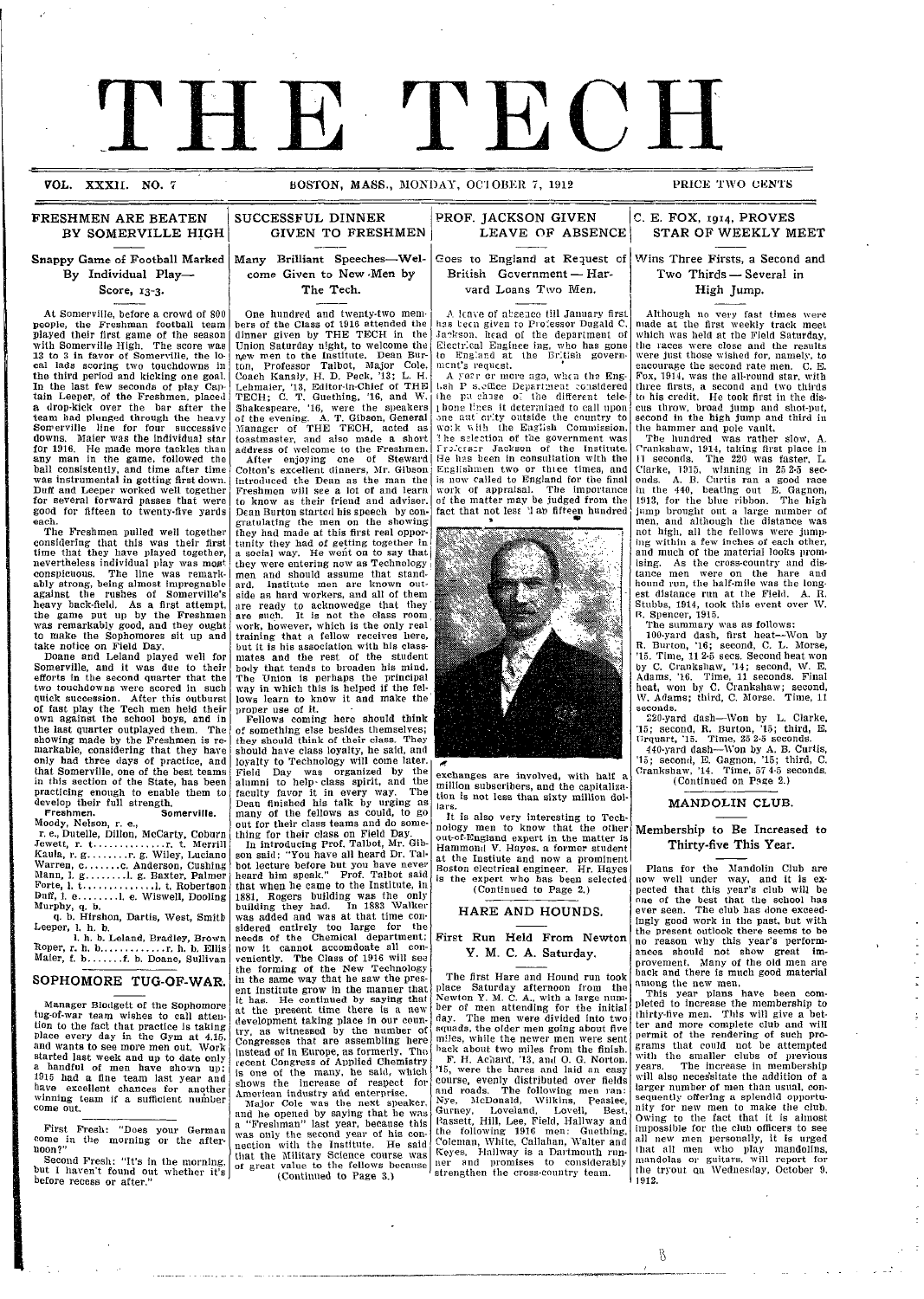THE TECH. BOSTON, MASS., OCTOBER 7, 1912

THETE

Published daily, except Sunday, during<br>the college year by students of the Massa-<br>chusetts institute of Technology.

MANAGING BOARD.

NEWS STAFF.<br>Lindsay Lamb, 1914... L. H. Chellman, 1915.<br>T. W. Burkhart, 1915...S Lerkowitz, 1915.<br>J. Hyneman, 1915.

Office, 42 Trinity Place,<br>Phone-Back Bay 5527 or 2180.<br>Night Phone-Back Bay 5527.

Subscriptions. \$2.00 per year, in advance,<br>Single copies, 2 cents.<br>Subscriptions within the Boston Postal<br>District and outside of the United States<br>gust be accompanied by postage at the<br>rate of one cent a copy.

MONDAY, ORDBS 17, 1912

A NEW IDEA.

We propose during the present school year to run a series of edi-<br>torials dealing with the future professional value and other general benefits pertaining to our life at Technology. It is also our intention to touch on the fallacies which exist in the popular mind concerning the re-<br>spective parts of certain of our courses. The first of this series of editorials is contained in this issue. We invite criticism, and will gladly mint all communications, that may reach us, on any subject connected<br>with Institute life.

#### THE OBJECT.

It is the age of specialists, and men who come to the Institute are sure to have this thought either consciously in training themselves in special lines of engineering. It is of importance. the fact that professional specialists are many, and the Institute is not so much concerned to turn out profes-

them to meet the emergencies of life as thinkers and masters.

The student who thinks about his work and estimates his progress, has not only to consider what he is accomplishing as an engineer, pure and ing colled abroad, and for this reason simple. but he should deliberately they are shared by the Harvard ment estimate his advancement in the who are so cordially leaned. power of taking the initiative in<br>thought and deed. He is to keep ai-<br>ways before him the idea that he is not being trained to be a machine, but a thinking man.

#### THINKING.

The trouble with the graduates from technical schools, a large employer from Canada said in Boston<br>last summer, "is that they are afraid They are clever with their to think. to think. They are clever with their<br>hands, but they can't seem to use<br>their heads. What I am after is ment<br>who understand that the valuable<br>engineer isn't so much the one who<br>knows things as the one who knows how to know things and what to do with them."

This is what the employers are constantly saying, and in the face of it too many undergraduates will go on stolidly committing things to memory as if that were the whole of education.

T. C. A. TO BE ACTIVE IN WORK FOR STUDENTS

Officers Hope For Considerable Increase in Membership This Year.

Trat branch of the T. C. A. activity which comes most into contact with when comes most much body in general is the<br>Thursday noon talks, given at 1.30 in<br>the Union by prominent men of all<br>professions. These talks are of an eminently practical nature, and, com-<br>ing *es* they do from successful men each of whom is an authority in his own line, they are invaluable to every<br>Tech student. Each talk will be aureen student. Each take with each counced beforeinand by bulletin and<br>in THE TECH. The first will be<br>given this coming Thursday by Presi-<br>dent Murlin, of Boston University,<br>who spoke before a record gathering 'n the Union last year.<br>Another department which deserves

great popularity is the Discussion Groups, each composed of about<br>twenty members, which meet weekly, suiting the convenience of the members as to time and place. Each group chooses its own leader. Secretary Talbot, if desired, will lead as many of these groups as he is able.<br>The subjects will be taken from the printed subject cards given out in the T. C. A. booklets.

The Church Co-operative Commit-<br>tee will attend to the publication among Tech students of notices of socials or any other church events of particular interest.

The Sccial Service department, composed of about fifty members,<br>teaches English to the foreigners at Tech. helps strangers to get acquaint $ed$ , and tries in general to give help<br>wherever it is needed.

Occasional Members' Smokers are he'd during the year; they have been<br>a great success during the past. The annual reception to the new men, already given, completes the fist of the

### PROF. JACKSON.

(Confinved from Page 1.)<br>by the companies that are interested. Thus it is that the Institute of Technology presents the experts for both parties, an extraordinary evidence of the excellent reputation of the school al road.

Harvard University has kindly come much concerned to turn out protes. Harvard University has kindly come<br>sionals in one branch or another of  $\{0\}$  the aid of the institute, and Pro-<br>of a superior grade.<br>The aim is to make men competent  $\begin{bmatrix} 0 & \text{the aid of the Institute$ The courses in the two institutions are not identical, for Professor Jackson has had a very large experience<br>on the business side of electricity, which is indeed the reason for his be-

#### WEEKLY MEET.

(Continued from Page 1.) 880-yard run-Won by A. B. Stubbs, 14; second, W. B. Spencer, '15; third, E. Googli, '15, Time, 2 minutes. 194-5

seconds. Migh jump—Won by 1. vall, 14;<br>second, C. Fox, 14; third, E. Friebus,<br>16. Height, 5 feet 4 inches.

From Broad jump—Wom by C. Fox, '14;<br>second, W. Hines, '14; third, R. Frie-<br>second, W. Hines, '14; third, R. Frie-<br>brs, '16. Distance, 19 feet 1 1-2 inches.<br>Shot-put—Won by C. Fox, '14; sec-<br>ond, C. Crowell, '15; third, W.

Hammer-Won by W. Africa, '15 second, A. Curtis, 15; third, C. Fox, 14. Distance, 69 feet 7 inches. Discus-Won by C. Fox, '14; second,

M. Africa, '15; third. C. Criankshaw.<br>
"W. Africa, '15; third. C. Criankshaw.<br>
"14. Distance, 85 feet 3 inches.<br>
Pole vault—Won by E. Mangon, '13;<br>
second, F. Hurlbutt, '14; third, C.<br>
Fox, '14. Height, 9 feet.



### Morning Delivery

THE TECH is prepared to deliver the paper before 3 a.m. to all students rooming on the following - St. James Avenue, Newbury St. streets The Fenway, Westland Avenue, Huntington Ave., below Massachusetts Ave., St. Botolph and cross streets.

#### SEND A POSTAL TO CIRCULATION MANAGER

and the Service is yours. All men on these streets who have bought Subscription Books, can have this service by turning in Book to us with name and address.

#### BACK BAY BRANCH

### **State Street Trust Co.**

130 MASSACHUSETTS AVENUE, BOSTON

#### Safe Deposit Vaults

Credits interest monthly on accounts of \$300 and over

MAIN OFFICE: 33 STATE STREET

Guess I'll have to see "Good Old Burke the Tailor" pretty soon.

That big brother of mine told me to be<br>sure to call on him at 18 School St., or to see his man, Tom Hayes at 843 Washington St., as soon as I landed in Boston, and the bunch here tell me that was good dope.



RUSSELL ROBB, '88 ELIOT WADSWORTH, '91 JOHN W. HALLOWELL

HENRY G. BRADLEY, '91 DWIGHT P. ROBINSON '92

Securities of Public Service Corporations Under the Management of our Organization

STONE & WEBSTER Management Association GENERAL MANAGERS OF PUB-

STONE & WEBSTER **Engineering Corporation** CONSTRUCTING ENGINEERS



EUROPEAN AND AMERICAN PLANS

HERBERT H. BARNES, Proprietor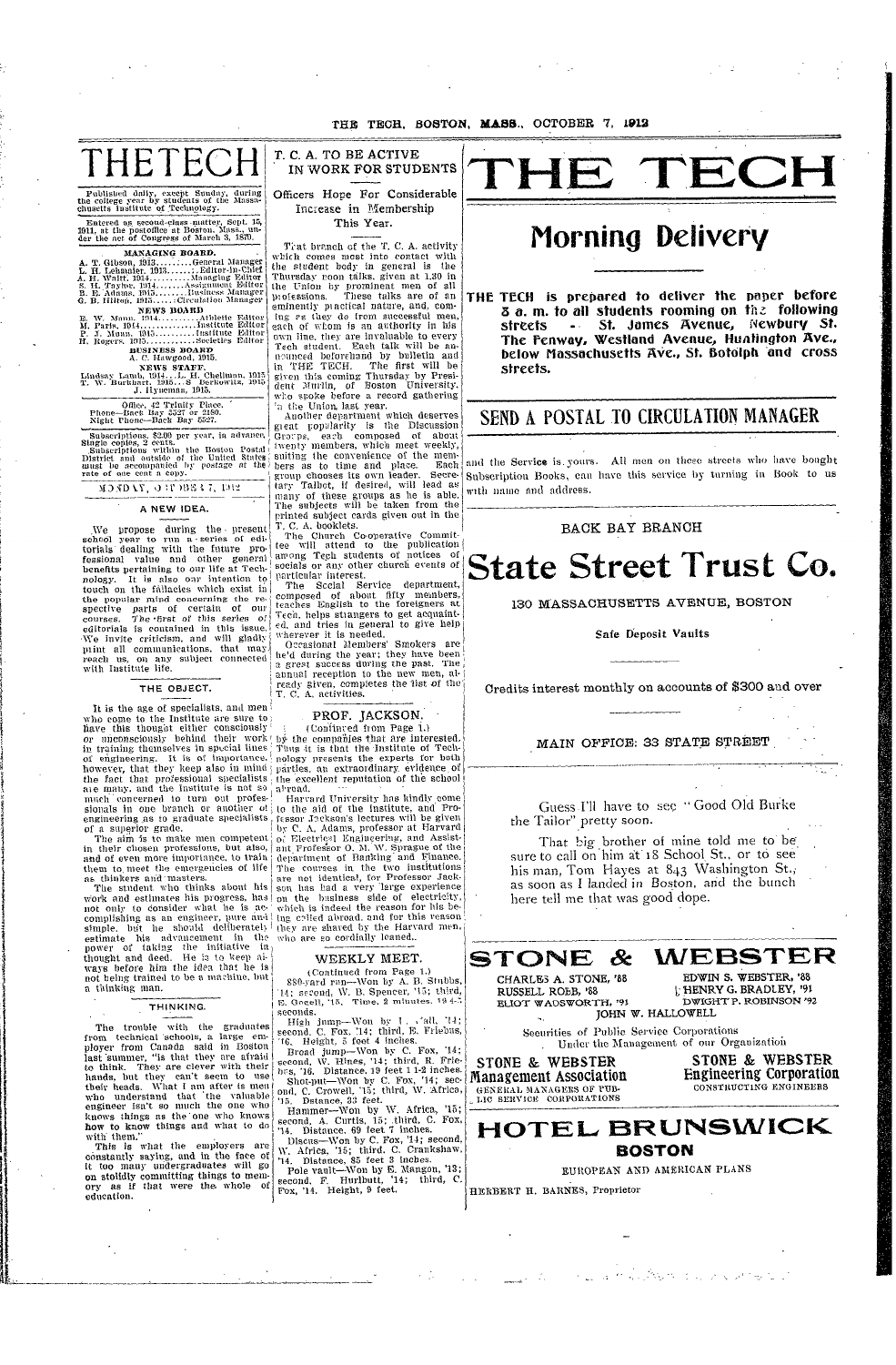#### THE TECH, BOSTON, MASS., OCTOBER 7, 1912



**PRICES**  $\ldots$ On... DRAFTING INSTRUMENTS, PA PERS, TRACING CLOTH, TRI-ANGLES, T SQUARES, SLIDE RULES, PENCILS, ETC. PAINTS **VARNISHES AND HARDWARE.** 222 CLARENDON ST. ALSO<sub>1</sub> **84 WASHINGTON ST.** Catalogues Free **Wadsworth.** Howland &  $\mathbf{U_0}$ .



Incorporated

FOR DRESS AFFAIRS

Shirts and Collars must be absolutely Shirts and Collars must be absolutely<br>immaculate. Nothing less than absolutely<br>httely perfect laundering can be toler-<br>ated "We make a speciality of High<br>class Laundry work, Send all kinds<br>of shirts here with confidence th

**CROWN LAUNDRY** 

FRESHMEN DINNER. (Continued from Page 1.) it provides one means of their getting together and learning to know each<br>other. The professional societies are<br>of special benefit to the fellows, in that they serve to broaden their<br>minds and also furnish a chance for social life. He spoke particularly of the Civil Engineering Society, which is the one in which he is most interested, and which, he said, had lecturers here last year that were worthcoming miles to hear. He ended up by saying that although the first-year men were technically known as Fresh men, they had all the benefits and privileges of upperclassmen, which showed the broadmindedness of Tech nology men.

Coach Kanaly said that the Physical Training course was the only one here that was for the body alone, all, the others being intended for the mind, except Military Training, which<br>trains both. The men coming here have their choice between gymnasium and track athletics, so that the men<br>who can run, and also those who want to learn can come out for the teams. The purpose here is to make athletes out of students, and not students out of athletes, as is the case in a number of colleges. He said that if any fellows will come out to the field he will<br>be glad to help them in any way he can. The Class of 1916, so far, has not made much showing in regard to a<br>relay team for Field Day, and he said it was up to the class to turn out more men in the future.

H. D. Peck, as a membe, of the Advisory Council of THE TECH, then spoke to the fellows of the work done<br>by THE TECH. He said that he<br>hadn't realized until last year, when he was appointed to this position,<br>what THE TECH really meant to<br>Tech men. If the paper were to suddenly cease, he said, the fellows wo dd realize that there was something miss-<br>ing around the Institute. He ended ing by urging the fellows to get out<br>and work for Field Day or they would<br>always regret it, for their performance on this occasion is looked upon as a measure of their ability as a class. and their quality as Tech men.<br>The Editor-in-Chief of THE TECH

was the next speaker, and expressed a hearty welcome to the members of the Freshman class. He said that<br>Technology men are put in a fine position and possess advantages that no other college men have. Fellows' coming here have three duties, to their parents, to Tech, and to their country. In closing he said that THE TECH has a certain position here which it endeavors to fulfill; it is the business of the paper to criticize<br>through the editorial column, and every one is requested to express his opinion in communications to the paper.

Guething, the temporary class chairman, then addressed the class and<br>urged the fellows to come out for<br>Field Day. He said the football team had already made a good start and there was quite a number of men<br>out for the tug-of-war team, but only haif a dozen men have showed up for

relay work.<br>William Shakespeare, temporary class treasurer, then made an urgent<br>appeal to the fellows to pay their class dues before Field Day.

The dinner broke up about tenthirty with a rousing M. I. T. cheer,<br>with three sixteens. After the dinner<br>the Freshmen went over to Rogers' steps and cheered, and then proceeded down town, snake dancing all the way On arriving at Park Square they formed in a circle and danced around the arc light until dispersed. They<br>formed again and marched down Boylston and Washington streets, and thence to Temple Place. Here they stopped, and the leaders taking advantage of their outburst of spirit, urged all to come out for Field Day<br>and beat the Sophomores. They then (Continued to Page 4.)

T echnology Men will make no mistake in depending upon this Great Store for the Newest and Best Ideas in

(病毒) よう

Clothing, Hats, Shirts, Haberdashery, Shoes, Hosiery

and in fact everything - that has a place in the College man's wardrobe.

Al Mon's Goods are in our men's store section separate from other parts of the store and having direct entrances from Avon and Summer Streets.

## Jordan Marsh Co.



**510 Dudley Street** TELEPHONE G91 ROXBURY Old Established Dining Room Mrs. H. O. Hanson, Prop. 33 SAINT BOTOLPH STREET 21 Meal Ticket \$4.50 14 Meal Ticke \$3.50<br>7 Dinners . . 2.50 7 Lunches . 1.50<br>**Breakfasts 30c.** Luncheon 25c. Dinner 40c

WE CATER ESPECIALLY TO STUDENTS